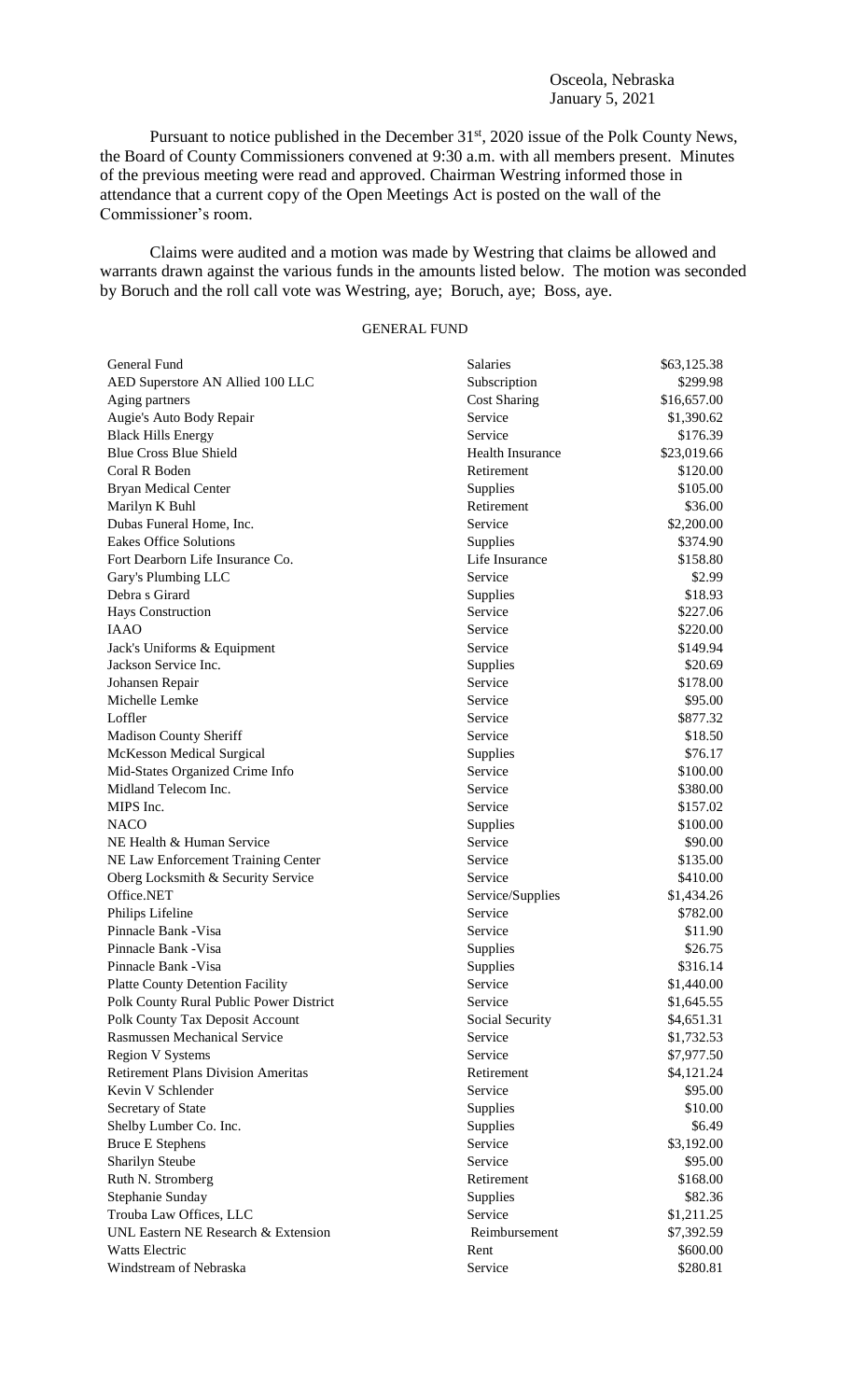## ROAD FUND

| Road Fund                                                                           | <b>Salaries</b>               | \$28,743.34       |
|-------------------------------------------------------------------------------------|-------------------------------|-------------------|
| Tim Althouse                                                                        | Reimbursement                 | \$40.00           |
| <b>Blue Cross Blue Shield</b>                                                       | Health Insurance              | \$10,230.96       |
| <b>Black Hills Energy</b>                                                           | <b>Utilities</b>              | \$125.24          |
| Carl's Skrap                                                                        | Service                       | \$36.00           |
| <b>Eakes Office Solutions</b>                                                       | Supplies                      | \$56.31           |
| <b>Curtis Ericson</b>                                                               | Rent                          | \$360.00          |
| Fort Dearborn Life Insurance                                                        | Life Insurance                | \$81.40           |
| Darrell D Gabel                                                                     | Retirement                    | \$132.00          |
| Gary's Plumbing LLC                                                                 | Supplies                      | \$8.98            |
| Leroy Gerrard                                                                       | Retirement                    | \$84.00           |
| David Ienn                                                                          | Retirement                    | \$84.00           |
| John Deere Financial                                                                | Service                       | \$66.80           |
| Nebraska Department of Revenue                                                      | Tax Fee                       | \$397.00          |
| Osceola Implement & Supply Inc.                                                     | Service/Supplies              | \$70.57           |
| Polk County Rural Public Power Dist.                                                | Service                       | \$199.61          |
| Polk County Tax Deposit Account                                                     | Social Security               | \$2,162.93        |
| Power Plan                                                                          | Service                       | \$1,416.40        |
| <b>Retirement Plans Division Ameritas</b>                                           | Retirement                    | \$1,860.67        |
| Thomas L Rodene                                                                     | Retirement                    | \$84.00           |
| Sapp Bros. Petroleum Inc.                                                           | Supplies                      | \$270.00          |
| <b>Charles Soll</b>                                                                 | Rent                          | \$360.00          |
| Dan Theis                                                                           | Training                      | \$50.00           |
| David Udey                                                                          | Retirement                    | \$96.00           |
| Mark S Udey                                                                         | Retirement                    | \$60.00           |
| Village of Shelby                                                                   | Service                       | \$90.50           |
| Windstream Nebraska Inc.                                                            | Service                       | \$176.44          |
|                                                                                     | <b>SENIOR SERVICES FUND</b>   |                   |
| <b>Midwest Covenant Home</b>                                                        | Supplies/Service              | \$11,609.77       |
|                                                                                     | <b>INHERITANCE TAX FUND</b>   |                   |
| DAS State Accounting-Central Finance                                                | <b>Computer Expense</b>       | \$448.00          |
| Eagleview                                                                           | Service                       | \$18,488.82       |
| Husker Auto Group LLC                                                               | Pickup                        | \$30,899.00       |
| MIPS Inc.                                                                           | Service                       | \$2,147.60        |
| Stanard Appraisal Services Inc.                                                     | Service                       | \$6,639.00        |
|                                                                                     | 911 EMERGENCY MANAGEMENT FUND |                   |
| Windstream Nebraska Inc.                                                            | Service                       | \$770.85          |
|                                                                                     | <b>WEED FUND</b>              |                   |
|                                                                                     |                               |                   |
| <b>Constellation Newenergy Gas Division</b>                                         | Service                       | \$24.76           |
| Gary's Plumbing LLC<br>Pinnacle Bank Visa                                           | Supplies                      | \$21.27<br>153.88 |
| Polk County Rural Public Power Dist.                                                | Supplies<br>Service           | 48.76             |
| The following fees for the month of December were earned by the various offices and |                               |                   |

submitted to the County Treasurer. County Treasurer receipts show fees earned were credited to the appropriate county funds.

| Dwaine Ladwig, County Sheriff | \$23.26    |
|-------------------------------|------------|
| Debra S. Girard, County Clerk | \$9,452.44 |

The County Jail Report for the month of December was reviewed by the Board and approved.

At 9:45 a.m., a motion was made by Boruch to go into executive session to discuss personnel issues. The motion was seconded by Boss and the roll call vote was Boruch, aye; Boss, aye; Westring, aye. Also present were Sheriff Ladwig and the County Clerk. At 9:55 a.m., a motion was made by Westring to come out of executive session. The motion was seconded by Boss and the roll call vote was Westring, aye; Boss, aye; Boruch, aye. Chairman